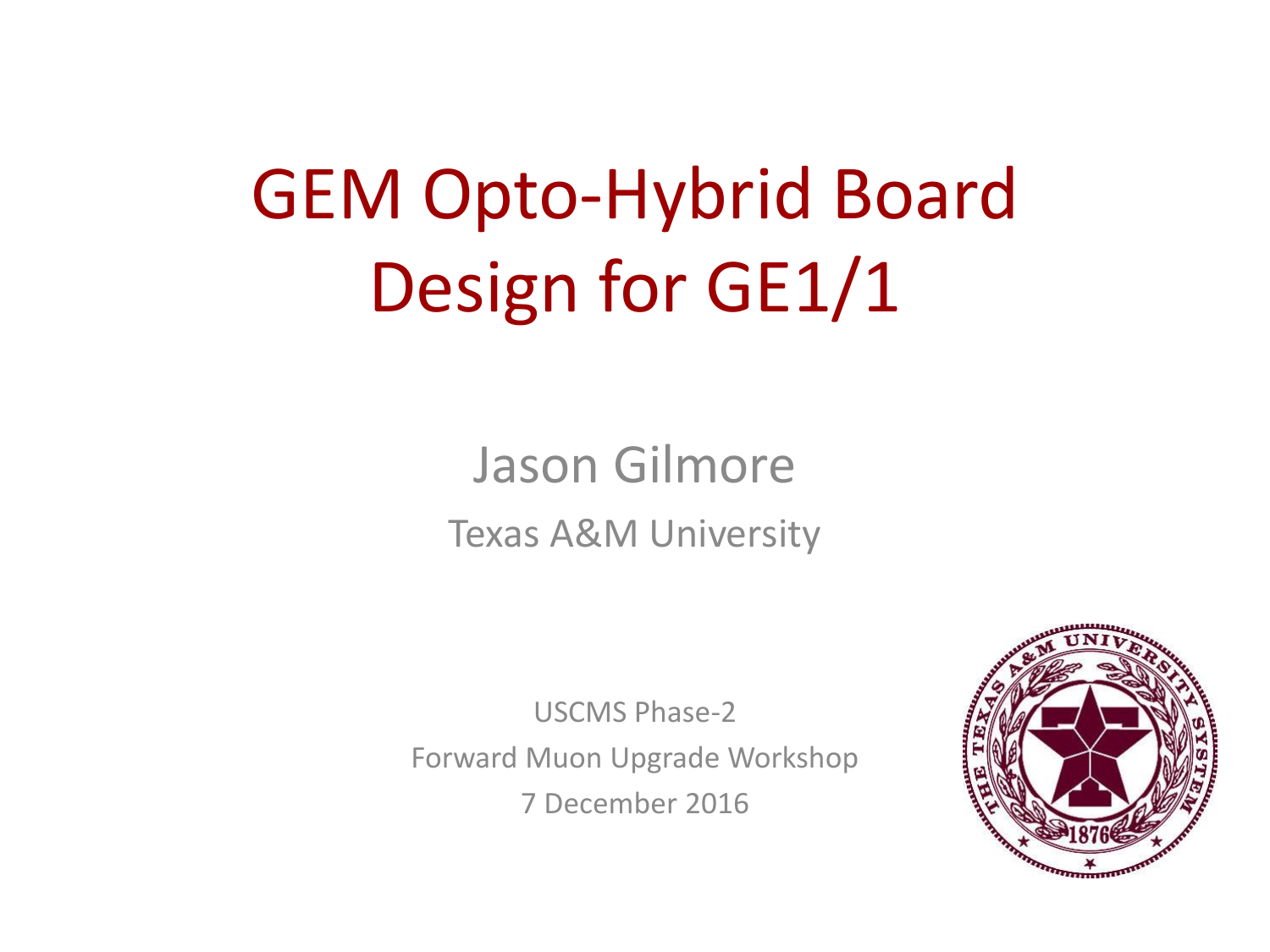# Opto-Hybrid Fiber Link Connection Requirements

GE1/1: 10 degree chamber Total: 144 chambers



#### • GE1/1 OH boards have 3 GBTx chips and 3 VTRx

- Bidirectional duplex
- Uses Versalink protocol, not 8b10b
- These are dedicated for VFAT3 data & control interface
	- $\triangleright$  Each GBTx supports 10 e-link groups
		- A GBTx can handle data and control for maximum 10 VFAT3 chips
- OH also has a pair of VTTx devices
	- These carry trigger cluster data to OTMB and GEM uTCA
	- Each fiber can carry 4 trigger clusters per BX
		- $\geq$  3.2 gbps 8b10b links

#### **Trigger links**

#### **GBT links**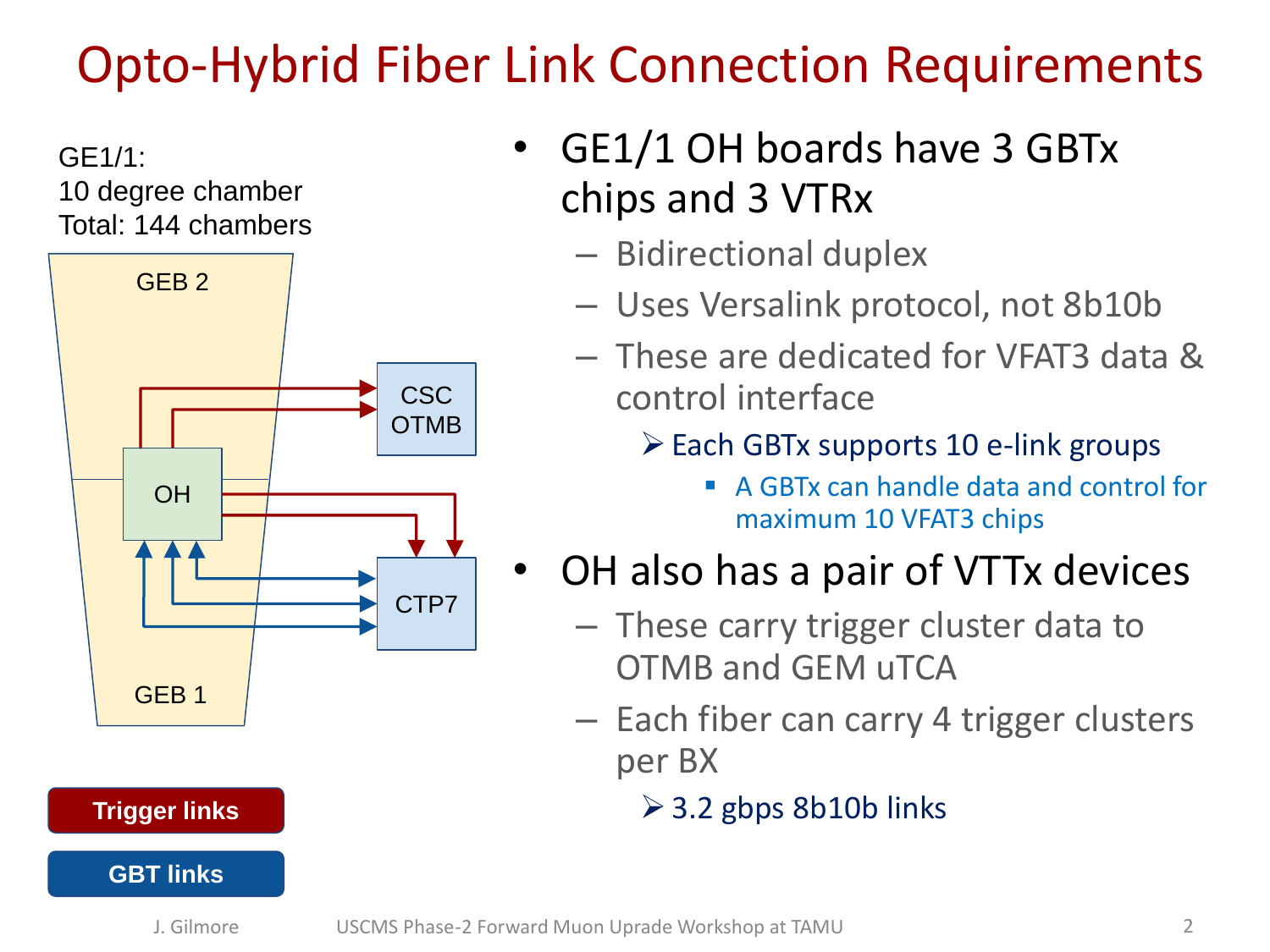

J. Gilmore USCMS Phase-2 Forward Muon Uprade Workshop at TAMU 3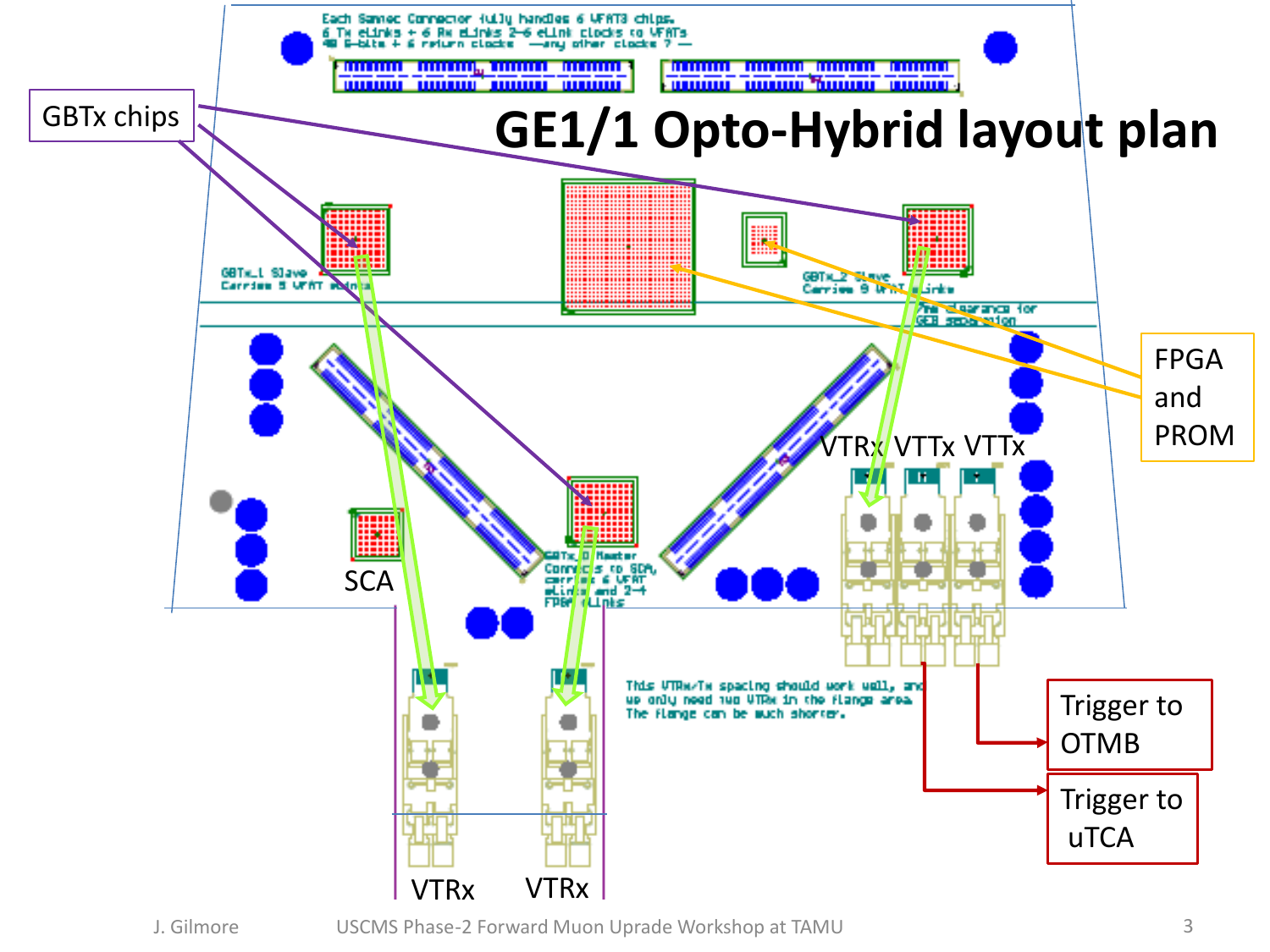### The Technical Complexities -- I

- GBTx uses an embedded Versalink protocol for the fiber link transfers
	- $-$  4.8 gbps  $\rightarrow$  3.2 gbps data + 1.6 gbps control
		- $\triangleright$  Data and control fields in the stream are precisely defined
- GBTx i/o at the OH side include 10 e-link pairs (transmit and receive) that run at 320 mpbs (on GE1/1 and GE2/1)
	- There is also a clock output for each e-link

 $\triangleright$  So one e-link is really 3 differential pairs

- Each VFAT3 ASIC requires an e-link pair for control and tracking data transmission
	- Thus, each GBTx can handle up to 10 VFAT3 chips
- The hard part: the 320 mbps e-link signals run from VFAT3, across the GEB (~40 cm) through the Samtec high-speed connectors onto the OH board, and finally to the GBTx
	- Impedance balance and signal quality area a big concern
	- $\rightarrow$  For GE1/1 with split GEB, it should be OK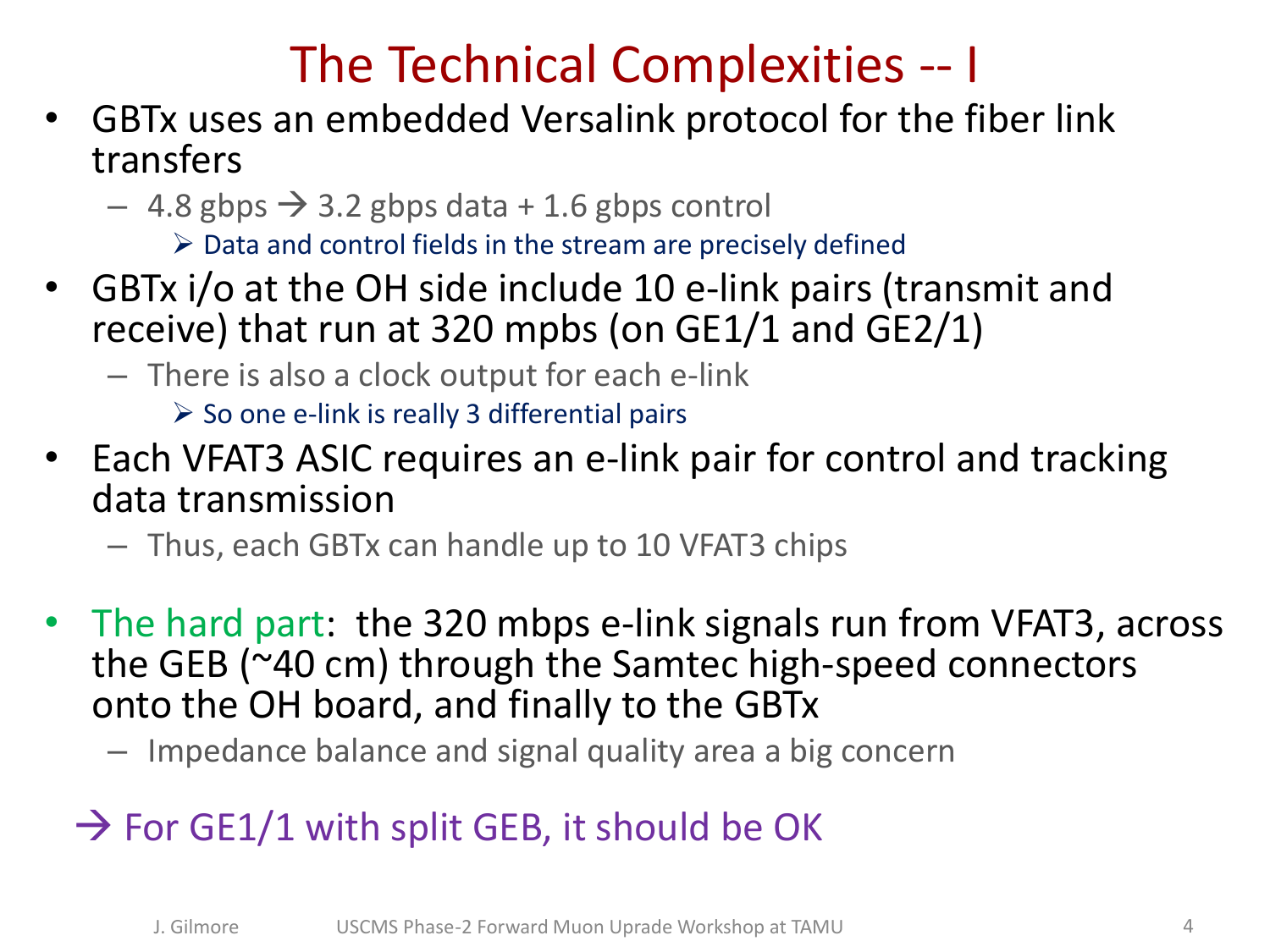#### The Technical Complexities -- II

- The trigger pad bits (called s-bits) come from each VFAT3 at 320 mbps and go to the FPGA: i/o constraints are tight
	- It is 8 differential data pairs plus one clock from each VFAT3
		- That is 432 i/o pins at the FPGA already, plus we have ~50 dedicated PROM BPI pins, a few clock inputs, and other control signals for FPGA
		- We probably need to go a bit beyond 500 i/o altogether in baseline design
	- For sure we can fit this in a Virtex-6, but trying to conserve i/o to use an Artix-7 (only has 500 pins max)

Motivated by potential PROM radiation problem

- Maybe we could use free GBTx e-link groups in place of PROM
	- $\triangleright$  Slowed down to 40 MHz with 16-bits, it can directly drive FPGA data/program pins
		- In this way we would not even need any PROM! This also saves i/o pins. » This is the best solution for time constraints: no rad testing required!
- Inside FPGA, s-bit signals must be deserialized at every BX
	- The s-bit signal distances from VFAT3 to FPGA are all different

 $\triangleright$  There will be phase differences to compensate

- $\geq$  Somehow we need to deserialize all 8\*24 VFAT3 s-bits signals and syne them to the LHC clock inside the FPGA
	- **Probably will use iodelay option for 1-3 ns delay in the FPGA inputs**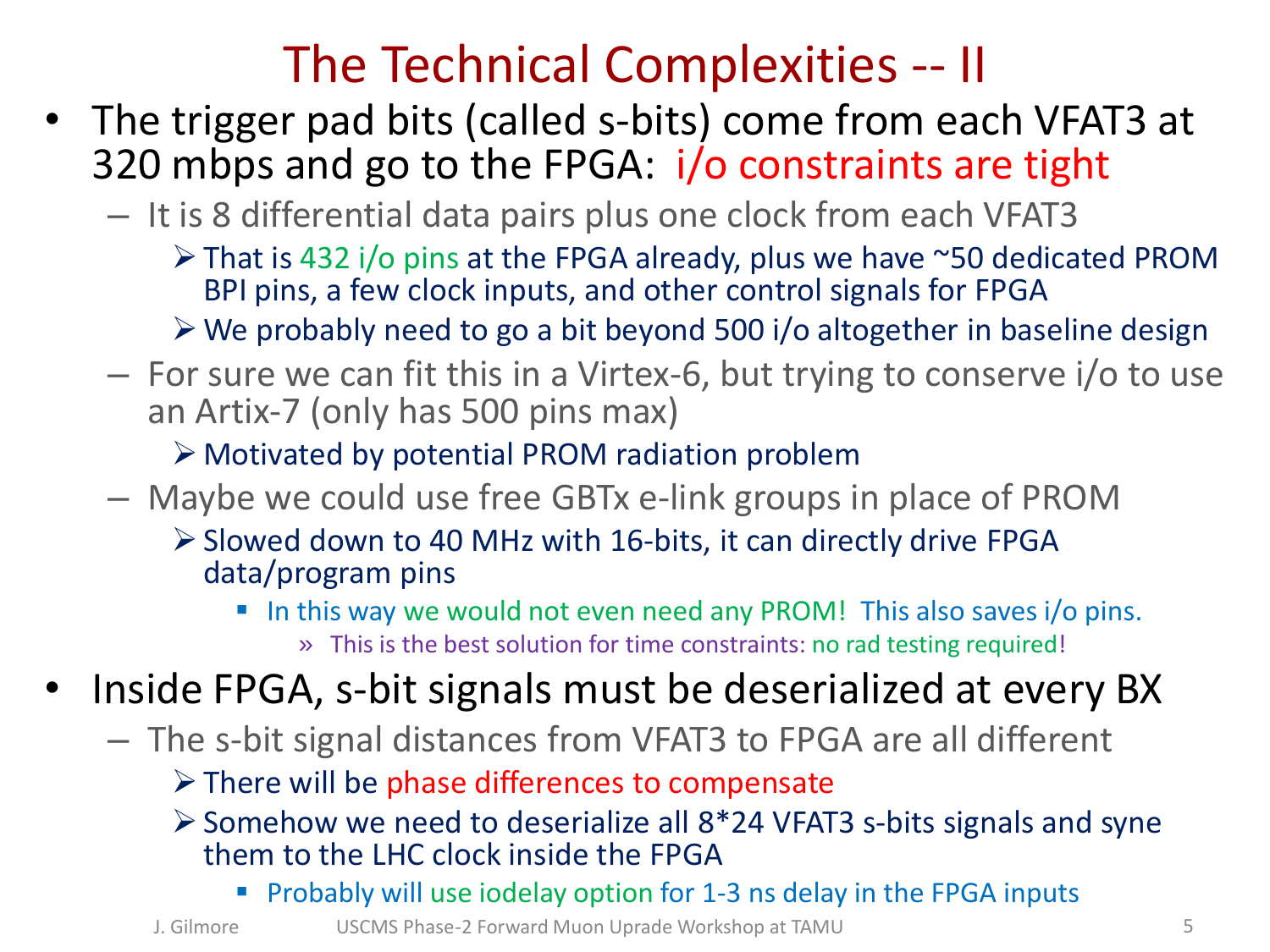## Summary

- We are in sort of holding pattern for now while waiting for confirmed PROM rad test results
	- We know what to do if the Xilinx PROM is OK
		- $\triangleright$  In this case nothing needs rad testing
	- Also have some ideas if the Xilinx PROM is bad
		- $\triangleright$  This will require rad testing for some new parts, or...
		- ….maybe we remove the PROM and use GBTx e-link groups instead?
- We hope to have 2 prototype V3 boards in Feb 2017
	- If they pass performance tests then we'll build 6 more for other test stands to use in R&D efforts

We will need GEBv3 and VFAT3 boards to do the performance testing

• Goal is to have first production OH boards delivered to Cern early in summer 2017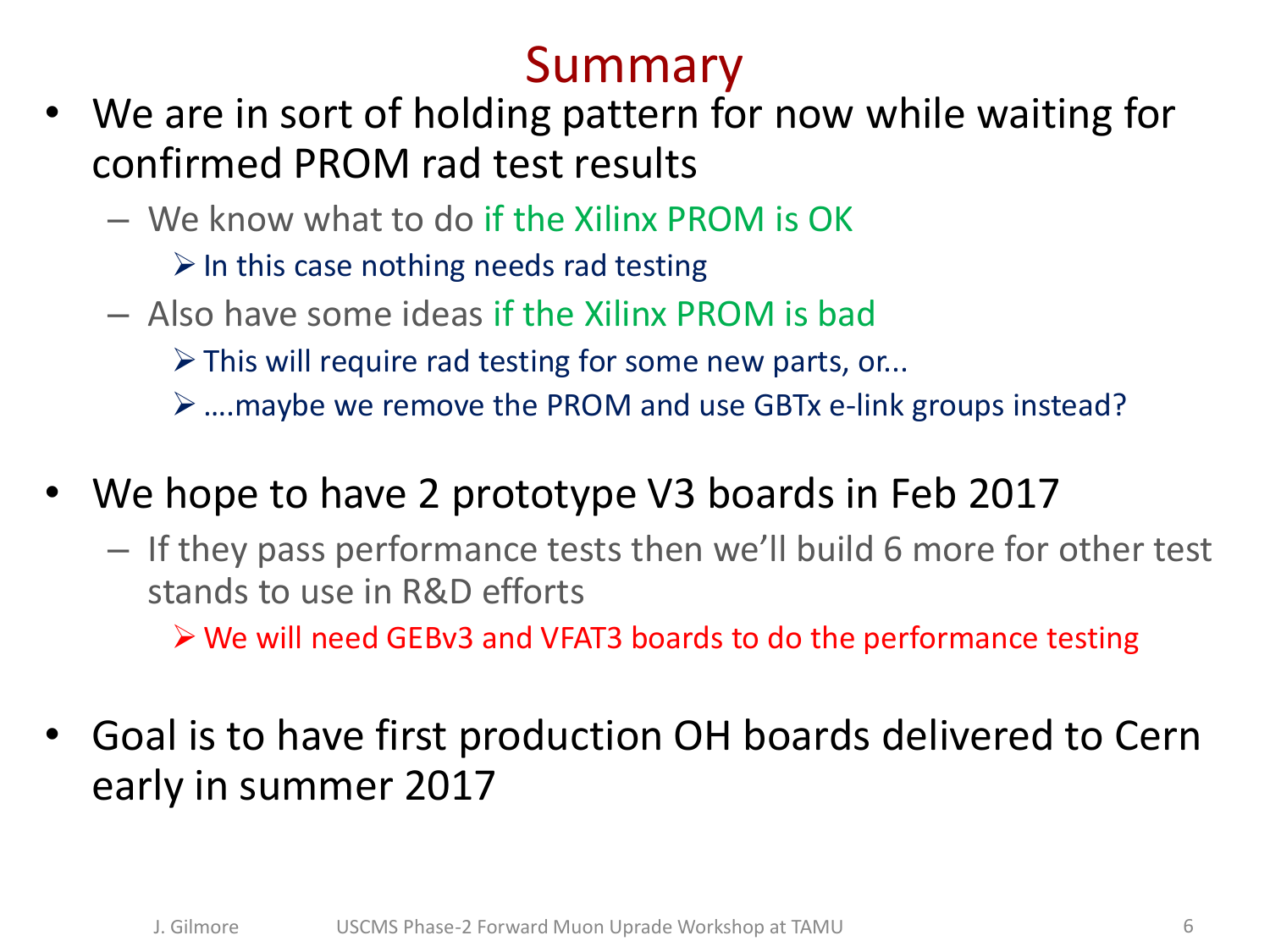#### Bonus slides follow….